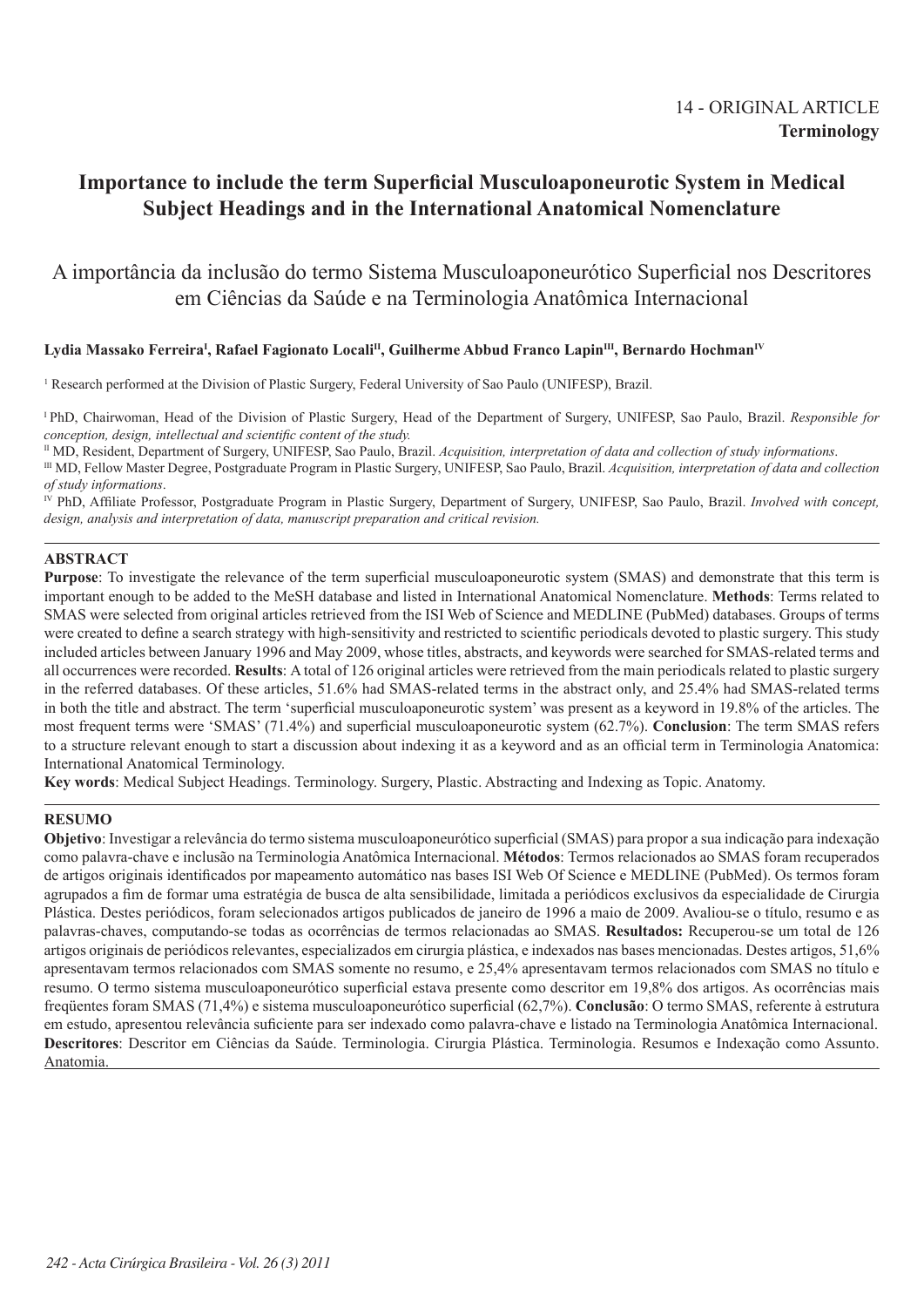#### **Introduction**

The superficial musculoaponeurotic system (SMAS), an important structure in rhytidoplasty and a term commonly used in the literature, is neither listed in Terminologia Anatomica: International Anatomical Terminology, nor in classical anatomical treatises, even though Mitz and Peyronie had described SMAS as a 'new' anatomical structure in 1976<sup>1</sup>. Consequently, the SMAS is referred in the literature just as a surgical structure, and is not included in the Medical Subject Headings (MeSH) of the Index Medicus database (http://www.ncbi.nlm.nih.gov/entrez/query. fcgi?db=mesh).

The retrieval of articles from MEDLINE via PubMed (http://www.ncbi.nlm.nih.gov/books/bv.fcgi?rid=helppubmed. section.pubmedhelp.Other\_Services\_Inclu#pubmedhelp. Searching by subject) is essentially performed by searching for keywords (MeSH terms) in the titles and abstracts of articles. Therefore, a search strategy was designed to identify articles on SMAS using search terms followed by field tags, such as 'All Fields [ALL]' and 'Text Word [TW]'.

However, we found that the term SMAS was listed as a keyword in articles from periodicals indexed in the ISI Web of Knowledge (http://apps.isiknowledge.com/) and MEDLINE databases. This may bias the search in databases, because it can induce the researcher to formulate an erroneous search strategy using the term SMAS as a keyword.

According to the International Committee of Medical Journal Editors (Uniform Requirements for Manuscripts Submitted to Biomedical Journals: Writing and Editing for Biomedical Publication, available at http://www.icmje.org/), it is mandatory for periodicals including keywords after the abstract to use only terms listed in the MeSH database (MeSH terms) as keywords. On the other hand, publications on the SMAS have gradually become more prominent in the specialized literature, which clearly indicates the need of using the term SMAS as a keyword.

Similarly, this reasoning could also be applied to the international anatomical terminology. Therefore, the objective of this study was to investigate the relevance of the term 'superficial musculoaponeurotic system' and to demonstrate that this term is important enough to be added to the MeSH database and listed in Terminologia Anatomica: International Anatomical Terminology.

### **Methods**

A literature search was conducted on electronic databases for original articles published between January 1, 1996 and May 25, 2009. Articles were retrieved from the ISI Web of Knowledge and MEDLINE/PubMed databases using a search strategy denominated 'Strategy-1', consisting of 'plastic AND (Superficial musculoaponeurotic system OR Superficial musculo-aponeurotic system OR SMAS)'.

All terms and expressions related to or used as synonyms of 'superficial musculoaponeurotic system', 'superficial musculoaponeurotic system' or 'SMAS' in the title or abstract of the retrieved articles were recorded and denominated as 'Type-1 words'. Compound expressions relating the term 'superficial musculoaponeurotic system' to other terms describing anatomical structures or surgical procedures were also denominated as "Type-1 words", as well as expressions conceptualizing topographically the superficial musculoaponeurotic system. The 'Type-1 words' comprised the following terms: SMAS, Superficial musculoaponeurotic system, Superficial musculo-aponeurotic system, SMAS plication, SMAS flap, SMAS-flap, SMASplatysma flap, Sub-SMAS, SMAS-platysma, Platysma-SMAS, Complex SMAS-platysma, SMAS rhytidectomy, Maxi-SMAS, SMAS sling, Superficial fascia rhytidectomy, Fascial plane system, Superficial-plane rhytidectomy, Superficial musculoaponeurotic system-platysma, Subcutaneous musculoaponeurotic system, and Submucosal aponeurotic system.

All 'Type-1 words' were grouped and used in a more sensitive search strategy denominated as 'Strategy-2' consisting of '(SMAS OR Superficial musculoaponeurotic system OR Superficial musculo-aponeurotic system OR SMAS plication OR SMAS flap OR SMAS-flap OR sub-SMAS OR SMAS-platysma OR Platysma-SMAS OR Complex SMAS-platysma OR SMAS rhytidectomy OR maxi-SMAS OR SMAS sling OR Superficial fascia rhytidectomy OR Fascial plane system OR superficialplane rhytidectomy OR Superficial musculoaponeurotic systemplatysma)'.

 Periodicals on plastic surgery indexed in both the ISI Web of Knowledge and MEDLINE/PubMed were selected. Articles not related to facial surgery were excluded from the sample.

All occurrences of 'Type-1 words' and other SMASrelated terms and expressions identified in titles and abstracts and, occasionally, as keywords (terms incorrectly used as keywords since they are not MeSH terms) were added to a list denominated as 'Type-2 words'. All identical 'Type-2 words' (i.e., having exactly the same spelling) were counted only once in the title, abstract or keywords, regardless of the number of occurrences in an article. The word 'SMAS' was counted regardless of whether it appeared as a term (i.e., without a previous description of the acronym) or as an acronym after the full term. In order to count 'Type-2 words',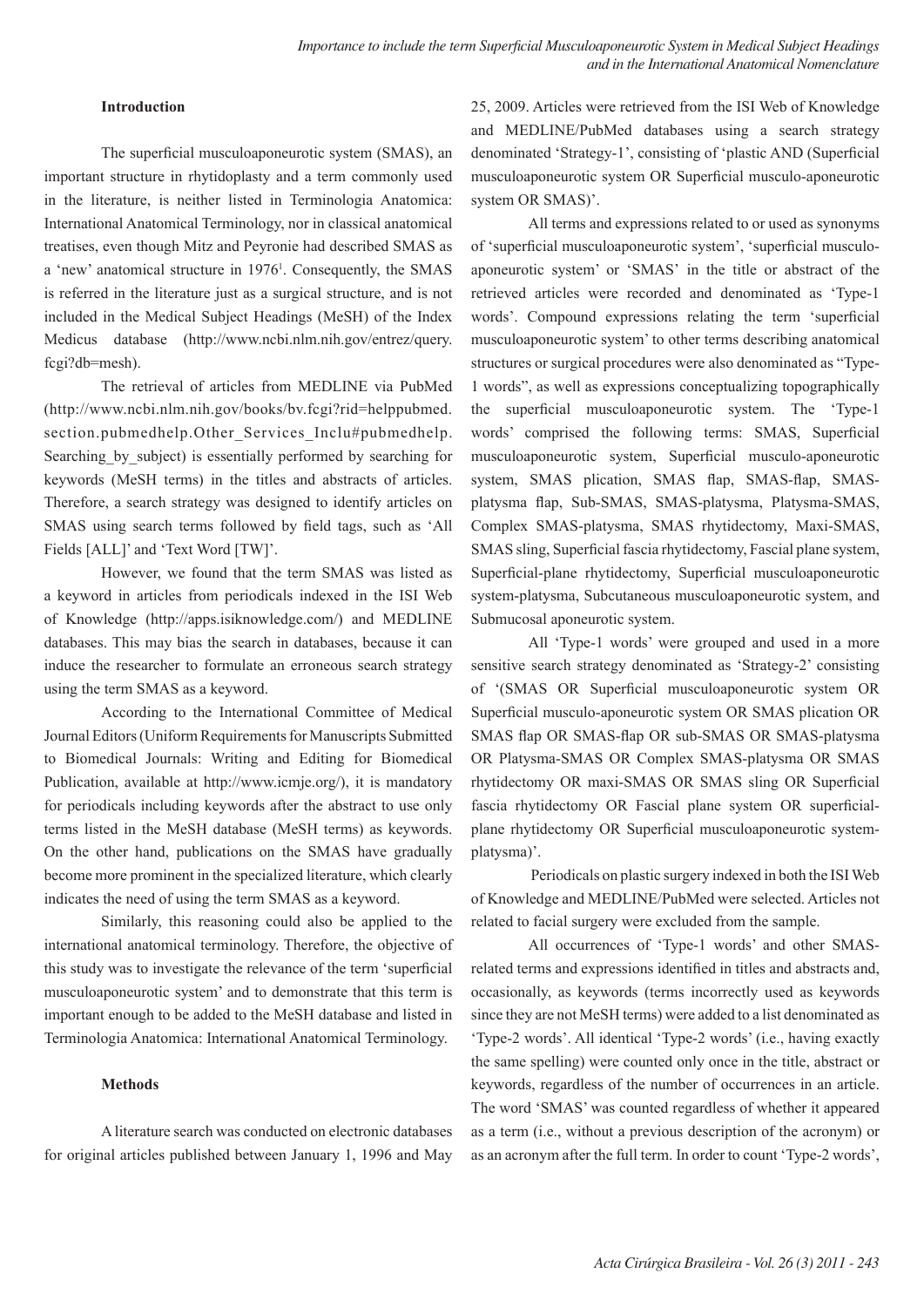only original articles retrieved using 'Strategy-2' were considered; all other types of publications were excluded.

### **Results**

Thirty-seven citations were retrieved from the periodical Aesthetic Plastic Surgery (APS), 4 from the British Journal of Plastic Surgery (BJPS), 92 from the Plastic and Reconstructive Surgery (PRS), 10 from the Annals of Plastic Surgery (AnPS), 10 from the Clinics in Plastic Surgery (CPS), and 5 from the Journal of Plastic, Reconstructive & Aesthetic Surgery (JPRAS). JPRAS is the new title of BJPS since January 2006. The total number of citations retrieved was 158. During the search, 22 citations not

related to the topic were excluded, as follows: 2 from the APS, 11 from the PRS, 4 from the AnPS, 3 from the CPS, and 2 from the JPRAS. Therefore, a total of 136 citations remained in the sample at this point.

With regard to the type of publication, 34 original articles and 1 'letter to the editor' were retrieved from the APS; 4 original articles from the BJPS; 72 original articles, 4 'letters to the editor', 2 'viewpoints', 1 biography, 1 'Ideas and Innovations' and 1 'Video Bonus' from the PRS; 6 original articles from the AnPS; 7 original articles from the CPS; and 3 original articles from the JPRAS. A total of 126 original articles were selected; the 'Type-2 words' found in these articles are shown in Table 1.

**TABLE 1** – Number of 'Type-2 words' per periodical. SMAS-related terms (Type-2 words) identified in the title, abstract and keywords of original articles.

| <b>TERMS</b>                                   | $\mathbf{APS}^a$ | $\mathbf{AnPS}^{\rm b}$ | BJPSc            | $\mathbf{JPRAS}^\text{d}$ | <b>PRS</b> <sup>c</sup> | CPSf             | <b>TOTAL</b>     |
|------------------------------------------------|------------------|-------------------------|------------------|---------------------------|-------------------------|------------------|------------------|
| <b>SMAS</b>                                    | 39               | $\overline{4}$          | $\mathbf{1}$     | $\overline{3}$            | 36                      | $\overline{7}$   | 90               |
| Superficial musculoaponeurotic system          | 21               | 3                       | $\mathbf{1}$     | $\overline{c}$            | 50                      | $\overline{c}$   | 79               |
| Superficial musculo-aponeurotic system         | $\mathbf{1}$     | $\boldsymbol{0}$        | $\mathbf{1}$     | $\boldsymbol{0}$          | $\overline{0}$          | $\boldsymbol{0}$ | $\boldsymbol{2}$ |
| SMAS plication                                 | $\overline{4}$   | $\mathbf{0}$            | $\overline{0}$   | $\mathbf{0}$              | $\overline{2}$          | $\overline{0}$   | 6                |
| SMAS flap                                      | 6                | $\mathbf{1}$            | $\overline{0}$   | $\mathbf{1}$              | 3                       | $\overline{0}$   | 11               |
| SMAS-flap                                      | 1                | $\mathbf{0}$            | $\overline{0}$   | $\mathbf{0}$              | $\mathbf{0}$            | $\overline{0}$   | $\mathbf{1}$     |
| Sub-SMAS                                       | $\mathbf{1}$     | $\overline{c}$          | $\mathbf{1}$     | $\mathbf{0}$              | $\overline{4}$          | $\overline{0}$   | 8                |
| SMAS-platysma                                  | $\overline{4}$   | $\mathbf{0}$            | $\mathbf{1}$     | $\mathbf{0}$              | 3                       | $\overline{0}$   | 8                |
| Platysma-SMAS                                  | $\mathbf{1}$     | $\mathbf{0}$            | $\overline{0}$   | $\mathbf{1}$              | $\mathbf{0}$            | $\overline{0}$   | $\overline{2}$   |
| Complex SMAS-platysma                          | $\theta$         | $\overline{0}$          | $\overline{0}$   | $\mathbf{0}$              | $\mathbf{1}$            | $\overline{0}$   | 1                |
| SMAS rhytidectomy                              | $\overline{0}$   | 2                       | $\mathbf{0}$     | $\mathbf{0}$              | $\mathbf{1}$            | $\boldsymbol{0}$ | 3                |
| maxi-SMAS                                      | $\boldsymbol{0}$ | $\boldsymbol{0}$        | $\boldsymbol{0}$ | $\boldsymbol{0}$          | 8                       | $\boldsymbol{0}$ | 8                |
| Superficial musculoaponeurotic system-platysma | $\mathbf{0}$     | $\overline{0}$          | $\overline{0}$   | $\mathbf{0}$              | $\overline{4}$          | $\overline{0}$   | 4                |
| Superficial muscular aponeurotic system        | $\overline{2}$   | $\overline{0}$          | $\overline{0}$   | $\mathbf{0}$              | $\overline{0}$          | $\overline{0}$   | $\overline{2}$   |
| Sub-superficial musculo aponeurotic system     | $\mathbf{1}$     | $\boldsymbol{0}$        | $\mathbf{0}$     | $\mathbf{0}$              | $\boldsymbol{0}$        | $\boldsymbol{0}$ | 1                |
| SMASectomy                                     | $\overline{3}$   | $\boldsymbol{0}$        | $\overline{0}$   | $\boldsymbol{0}$          | $7\phantom{.0}$         | $\overline{2}$   | 12               |
| SMAS-platysma musculoaponeurotic system        | $\mathbf{1}$     | $\mathbf{0}$            | $\overline{0}$   | $\mathbf{0}$              | $\mathbf{0}$            | $\overline{0}$   | $\mathbf{1}$     |
| Nasal SMAS                                     | $\mathbf{1}$     | $\overline{0}$          | $\overline{0}$   | $\mathbf{0}$              | $\mathbf{0}$            | $\overline{0}$   | 1                |
| Nasal superficial musculoaponeurotic system    | $\mathbf{1}$     | $\boldsymbol{0}$        | $\mathbf{0}$     | $\mathbf{0}$              | $\boldsymbol{0}$        | $\boldsymbol{0}$ | $\mathbf{1}$     |
| Trifurcated SMAS flap                          | $\mathbf{1}$     | $\boldsymbol{0}$        | $\overline{0}$   | $\boldsymbol{0}$          | $\boldsymbol{0}$        | $\overline{0}$   | $\mathbf{1}$     |
| Suprazygomatic SMAS                            | $\mathbf{1}$     | $\mathbf{0}$            | $\overline{0}$   | $\mathbf{0}$              | $\mathbf{0}$            | $\overline{0}$   | $\mathbf{1}$     |
| High-superficial musculoaponeurotic system     | $\theta$         | $\mathbf{0}$            | $\overline{0}$   | $\mathbf{0}$              | $\mathbf{1}$            | $\mathbf{0}$     | $\mathbf{1}$     |
| High-SMAS                                      | $\mathbf{0}$     | $\mathbf{0}$            | $\overline{0}$   | $\boldsymbol{0}$          | $\mathbf{1}$            | $\mathbf{1}$     | $\overline{2}$   |
| Subcutaneous musculoaponeurotic system         | $\mathbf{1}$     | $\mathbf{0}$            | $\overline{0}$   | $\mathbf{0}$              | $\mathbf{0}$            | $\overline{0}$   | $\mathbf{1}$     |
| Submucosal aponeurotic system                  | $\mathbf{1}$     | $\boldsymbol{0}$        | $\overline{0}$   | $\boldsymbol{0}$          | $\boldsymbol{0}$        | $\mathbf{0}$     | $\mathbf{1}$     |
| SMAS-platysma flap                             | $\mathbf{0}$     | $\mathbf{0}$            | $\overline{0}$   | $\mathbf{0}$              | $\mathbf{1}$            | $\overline{0}$   | $\mathbf{1}$     |

a Aesthetic Plastic Surgery; <sup>b</sup> Annals of Plastic Surgery; <sup>c</sup> British Journal of Plastic Surgery; <sup>d</sup> Journal of Plastic, Reconstructive & Aesthetic Surgery; <sup>e</sup> Plastic and Reconstructive Surgery; f Clinics in Plastic Surgery.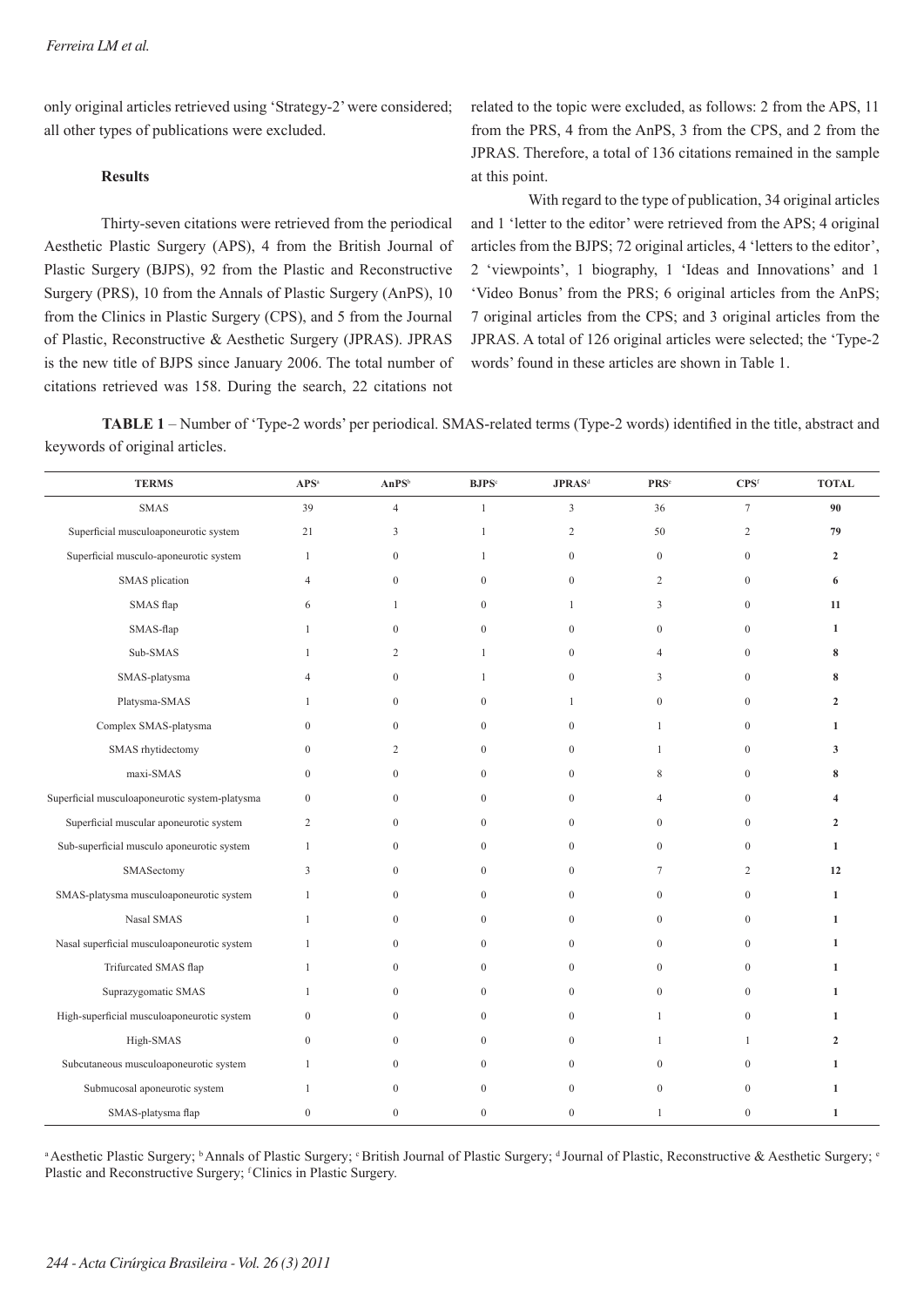In some of the retrieved articles, 'Type-2 words' occurred exclusively in the title or abstract or as a keyword, but there were articles in which "Type-2 words" occurred simultaneously in the 'title and abstract' or 'abstract and keywords' or 'title, abstract and keywords' of the same article. Table 2 and Figure 1 show the number of original articles retrieved per periodical, stratified by the presence of 'Type-2 words' in their titles, abstracts and keywords.

Of the 126 retrieved articles, 51.6% had 'Type-2 words' in the abstract only, and 25.4% had 'Type-2 words' simultaneously in the title and abstract. The most cited term was 'SMAS' (71.4%) followed by 'Superficial musculoaponeurotic system' (62.7%), 'SMASectomy' (9.52%), and 'SMAS flap' (8.73%), see Figure 2.

**TABLE 2** - Number of original articles retrieved per periodical, stratified by the presence of SMAS-related terms (Type-2 words) in their titles, abstracts and keywords.

| <b>OCCURENCES</b>                |          |              |                | APS <sup>a</sup> AnPS <sup>b</sup> BJPS <sup>c</sup> JPRAS <sup>d</sup> PRS <sup>c</sup> CPS <sup>f</sup> |          |          | <b>TOTAL</b>   |               |
|----------------------------------|----------|--------------|----------------|-----------------------------------------------------------------------------------------------------------|----------|----------|----------------|---------------|
| <b>OF TERMS</b>                  |          |              |                |                                                                                                           |          |          | $\mathbf n$    | (%)           |
| <b>Exclusive occurrences (n)</b> |          |              |                |                                                                                                           |          |          |                |               |
| Title only                       | $\Omega$ | $\Omega$     | $\Omega$       | $\theta$                                                                                                  | 4        | $\Omega$ | 4              | $(3.2\%)$     |
| Abstract only                    | 16       | 3            | $\overline{2}$ | 1                                                                                                         | 40       | 3        |                | 65 $(51.6\%)$ |
| Keywords only                    | 1        | $\mathbf{0}$ | $\mathbf{0}$   | $\mathbf{0}$                                                                                              | $\theta$ | 1        | $\overline{2}$ | $(1.6\%)$     |
| Simultaneous occurrences (n)     |          |              |                |                                                                                                           |          |          |                |               |
| Title and Abstract               | 3        | 1            | $\Omega$       | $\theta$                                                                                                  | 28       | $\Omega$ |                | 32 $(25.4\%)$ |
| Abstract and Keywords            | 5        | 1            | $\overline{2}$ | 1                                                                                                         | $\theta$ | $\Omega$ | 9              | $(7.1\%)$     |
| Title, Abstract and Keywords     | 9        | 1            | $\theta$       | 1                                                                                                         | $\theta$ | 3        |                | 14 $(11.1\%)$ |
| <b>TOTAL</b>                     | 34       | 6            | 4              | 3                                                                                                         | 72       | 7        |                | 126 (100%)    |

<sup>a</sup> Aesthetic Plastic Surgery; <sup>b</sup>Annals of Plastic Surgery; <sup>c</sup> British Journal of Plastic Surgery;  $d$  Journal of Plastic, Reconstructive & Aesthetic Surgery; <sup>e</sup>Plastic and Reconstructive Surgery; <sup>f</sup>Clinics in Plastic Surgery.



**FIGURE 1** – Number of original articles retrieved per journal, stratified by the presence of terms or expressions related to the SMAS in their titles, abstracts and keywords.



**FIGURE 2** – Percentage of terms or expressions related to SMAS most commonly found in original articles.

#### **Discussion**

Even though the importance given to the SMAS by researchers and plastic surgeons has increased<sup>2-4</sup>, this structure is still neither a MeSH term nor recognized by anatomists.

It is known that all research is based on solid scientific evidences and that, for the identification of evidences, it is necessary to carry out searches in databases. The search strategy using electronic means is essentially based on keywords, which basically group articles about a given topic, facilitating their identification.

A search strategy was designed to search for terms in articles published from January 1996 to May 2009. The search extended back to the second half of the 1990's because this represents a relatively short period of time in which the term SMAS has been well known by surgeons and commonly used in the medical literature. The search strategy was developed using several steps with the objective to increase its sensitivity to the detriment of specificity. That is the only way to retrieve all information available on a non-indexed term using the 'automatic term mapping' feature in PubMed.

 The search was conducted for articles published in the following periodicals: APS, BPJS, PRS, AnPS, CPS, and JPRAS, which are specialized in Plastic Surgery and indexed in both the ISI Web of Knowledge and MEDLINE/PubMed databases.

Only original articles were considered in the counting of 'Type-2 words' since they have a conventional format (with title, abstract, and keywords) common to all periodicals included in the study, except for the PRS, which does not require keywords. Other types of publication, which were not common to all periodicals, were excluded.

A total of 126 original articles were retrieved; 51.6% of